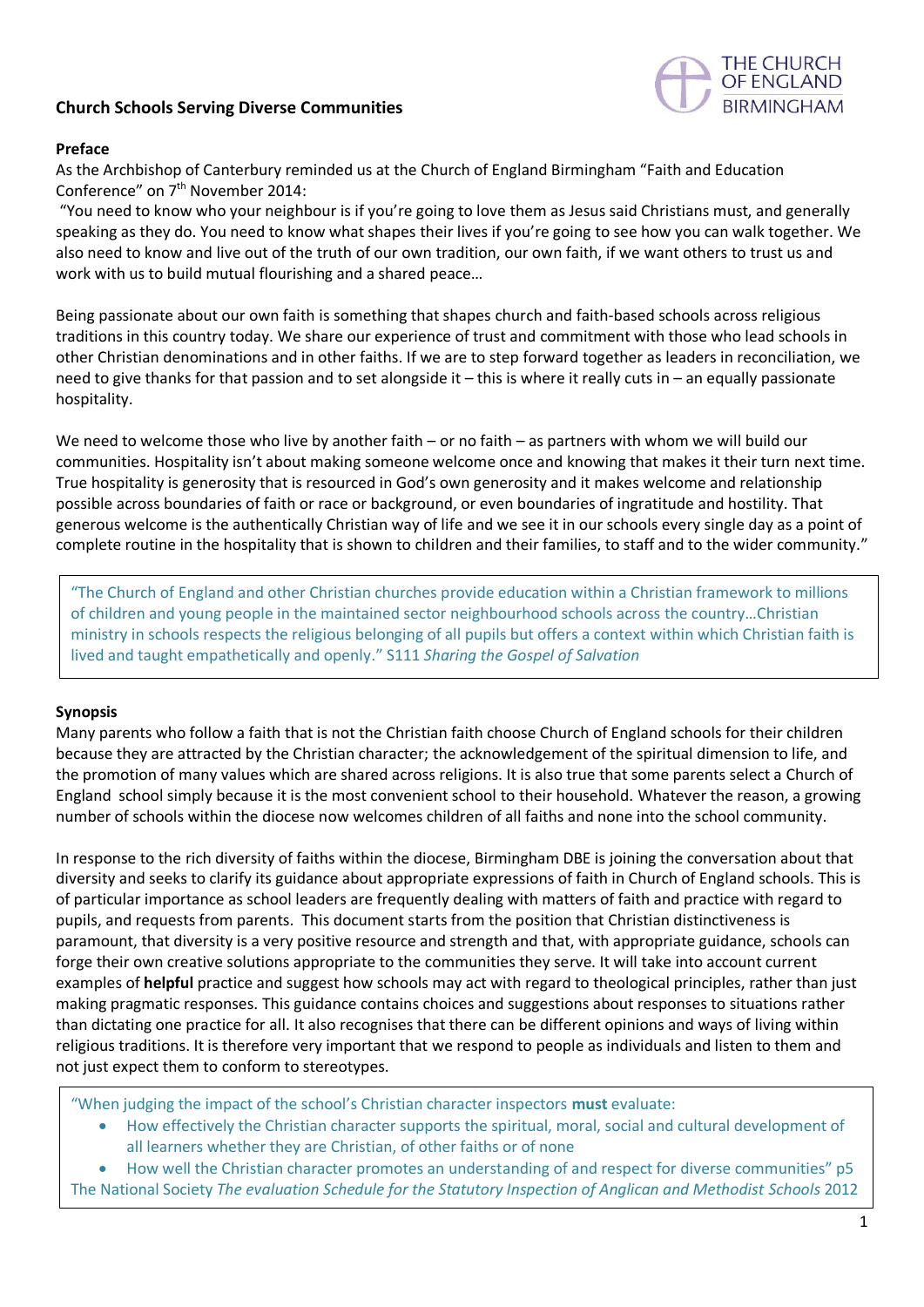## **Contents**

- ❖ **Theological principles to guide choices**
- ❖ **Being open and honest about the Christian character**
- ❖ **Diversity and collective worship**
- ❖ **Diversity and religious education**
- ❖ **Accommodating religious practice in school – dress worn in school and for physical activity, food and fasting**

## **Theological underpinning**

Schools' values should affirm and promote that "all humankind is made in the image of God", (Genesis 1:26-27), therefore all pupils have the right:

- to experience success and worth;
- to make good progress with school making a positive difference to their lives and life-chances;
- to feel valued and affirmed and to learn how to value and affirm others.

According to the Gospel of John, Jesus said, "I have come that they may have life, and have it to the full", (John 10:10) therefore all pupils have the right:

- to enjoy their learning and to make a positive contribution to the school and wider community;
- to experience self-fulfilment and learn how to act for others, not just themselves.

## **Theological principles which can be explored within the school's rationale for engaging with diversity**

- **Worth**: a belief that God's creation is intrinsically good, that every child matters to God and that wonder, reverence and respect are the appropriate response;
- **Incarnation**: a belief that God was made flesh in the person of Jesus Christ and that he met people where they were, with a concern also for the marginalised and powerless, with an invitation to begin to love God and others;
- **Grace**: that God can work in people and situations in ways that we cannot understand, and that God makes God's-self known to humanity in many ways, through the activity of the Holy Spirit;
- **Hope**: Life does not need to be as it is currently, it can be changed;
- **Service**: Following the example of Jesus, we are called to serve others –bringing the Kingdom of God.
- **Redemption**: Through the cross of Jesus Christ all things including ourselves can be brought back into relationship with God as God intends. Nothing and no one is irredeemable.

The implications of a theology of hospitality, and of welcome for all as a result of a belief in Incarnation and that all are made in the image of God are "that hospitality implies welcome for all; that it implies we seek out those who need help; that it is not coercive; and that it assumes a transformative encounter between guest and host" p23

**Tom Wilson 2014** *A Theology of Hospitality for Anglican Schools* **Grove Books Ltd** 

## **Being open and honest about the Christian character**

To be true to its Christian character, a church school *in any context* needs to proclaim its allegiance to the Christian faith which informs the life of the school and what it stands for. This may happen in many ways and usually includes signage, displays, use of the Bible and Christian artefacts which demonstrate this foundation, in addition to strong connections with the local parish church. References to the Christian faith around school are ways of showing people inside, and from outside, the school community what the school stands for. Similarly, all church schools need to demonstrate that they recognise and value other religious traditions, particularly recognising the Anglican commitment to dialogue, and in their role of helping to prepare pupils for life in twenty-first century, multi-faith Britain. It is when we consider the expressions of faith of pupils who come with a commitment to another tradition that further reflection is necessary.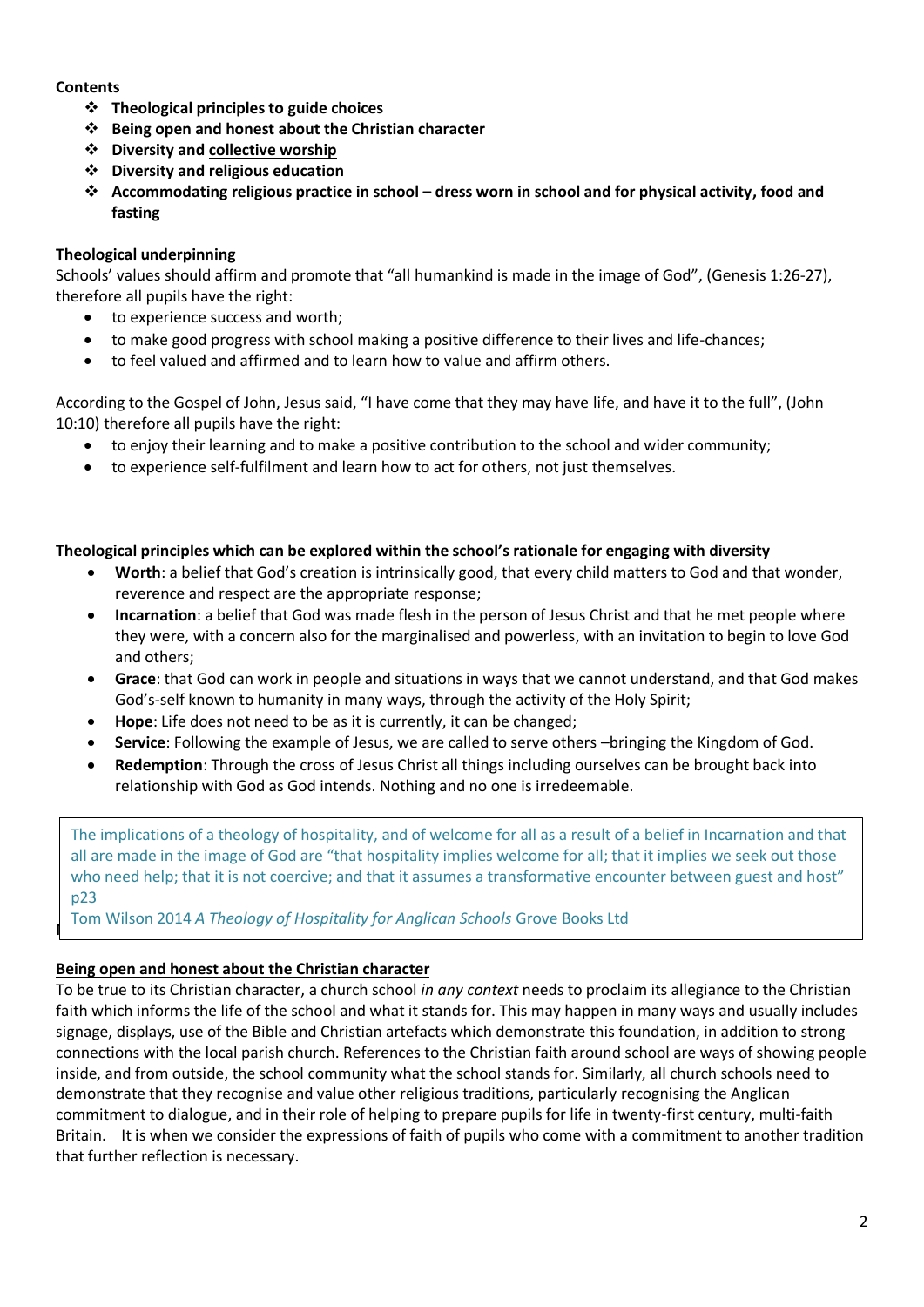The tone of the way that the church school deals with matters of faith is set by the leadership team, and other members of staff take their lead from those at the top. The vision and values of the school leaders affect how others in the school perceive the importance of the needs of all pupils. The strong Christian ethos provides the safe space where children from families of faith, and those of none, can feel secure and valued and comfortable to share their beliefs with one another and with adults. Families served by the school need to be able to trust the messages they receive about care for their children and to feel the welcome they are offered: it must not be seen as lip service. It is also important that the school displays its commitment to valuing other faiths, as well as talking about it. The importance of developing relationships of trust with the parents cannot be over-emphasised.

#### Recruitment and Admissions

In any material promoting the school: on websites; in the prospectus; on school signage, and on all open days and events for new parents, it is vital that leaders are very explicit about the Christian character of the school and about the daily act of collective worship, so that parents and their children are aware of the expectations of the school and the nature of life within it, whilst still stressing the welcome for children of other faith traditions.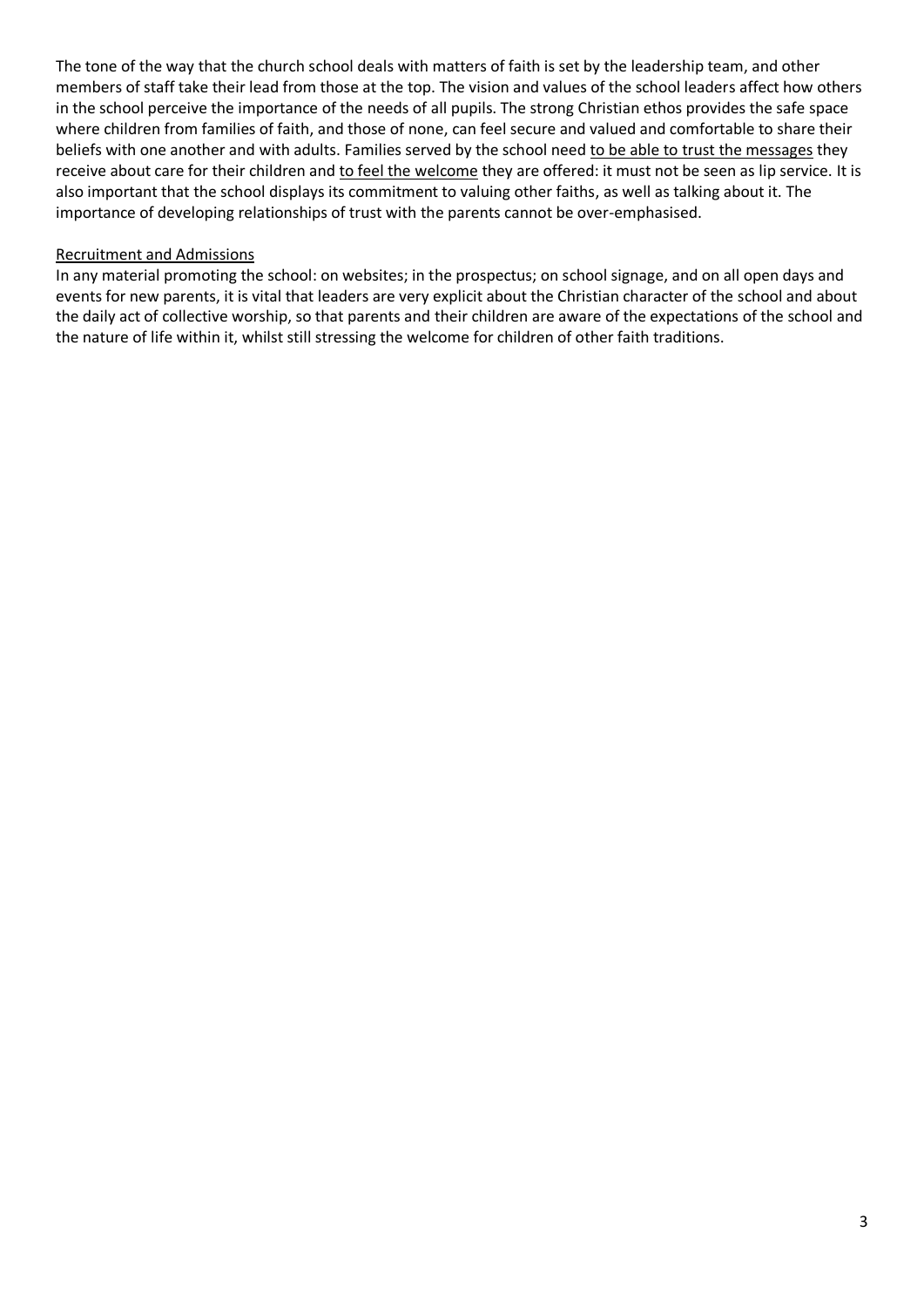# **COLLECTIVE WORSHIP**

In Church of England schools it is important the collective worship is recognisably Anglican (see appendix A), and that importance is shown to the person of Jesus Christ. The new Section 48 (SIAMS) evaluation schedule for inspection also adds an expectation that worship will be Trinitarian. Whatever is included, there should be attention paid to social impact, social inclusion and spiritual depth.

Collective worship should reflect the traditions of the Church of England and reflecting on what this means can lead to suggesting that the following principles should inform decisions about collective worship in inner city Anglican schools. These principles are: inclusion, respect for conscience, Trinitarian belief and use of liturgy and calendar.\*

Inclusion. The parish system means that all who live in it have the right to the ministry of their parish church whatever their denomination or tradition. To be true to its foundation, the school serves its parish (rather than its church members). In parishes where the school serves an area of significant diversity, the families should be able to feel a sense of belonging in the school, **and** in collective worship. Inclusiveness not easy to achieve but it should always be a destination. It is not only found in a search for consensus. There needs to be recognition of differences too.

Respect for conscience. There is an Anglican tradition of respect for the individual mind and conscience, with no prescriptions about what people believe. This leads to an obligation to respect the faith and inner life of others and to encourage all to respond with integrity.

Trinitarian belief. The outworking of this belief can happen in a variety of ways. It can occur by invoking the names of Father, Son and Holy Spirit at certain points in the act of worship; by singing songs which name the persons of the Trinity; by using collects and prayers that conclude with the Trinity; by having symbols to represent the holy community. Alternately, one can proceed with the guiding belief that 'God makes and that God changes (redeems) and that God is here, sustaining life with promise, justice and purpose' which includes the life of the school and its members. This is essentially Christian belief, that God is revealed in Jesus as one who changes lives through his birth, death and resurrection, and now transforms the church and the world through the working of the Holy Spirit. A generous approach to the faith of others can reflect God's own bold, generous, loving and infinitely diverse commitment to the world, which Christians declare in their belief that God is Holy Trinity – the Unity that creates, redeems and sustains such rich diversity.

Liturgy and calendar. The pattern of worship in the Church of England is ordered. There are ways of creating an order within collective worship (see Appendix A). Another form of order is created by the following of the church calendar. Each festival gives its own shape and rhythm to the year.

\*Ideas and phrases in this section have been taken from Morris, Rob (2001) "Seeking to be a sign of the Kingdom of God" in Lee, David, Ministry and Mission in a Multi-Faith Society and used with kind permission.

#### Recognising the presence of pupils from other traditions

When pupils from other traditions are present in acts of collective worship, this is a particular reminder that not all present will be committed Christians and that language used should be invitational and not presumptive. That is to say that the leader should not make presumptions about the allegiances of pupils. It is especially important that the spirituality of the pupils should be recognised and that there are aspects of the collective worship that will include all. Pupils should be offered the chance to express their thoughts and feelings during collective worship.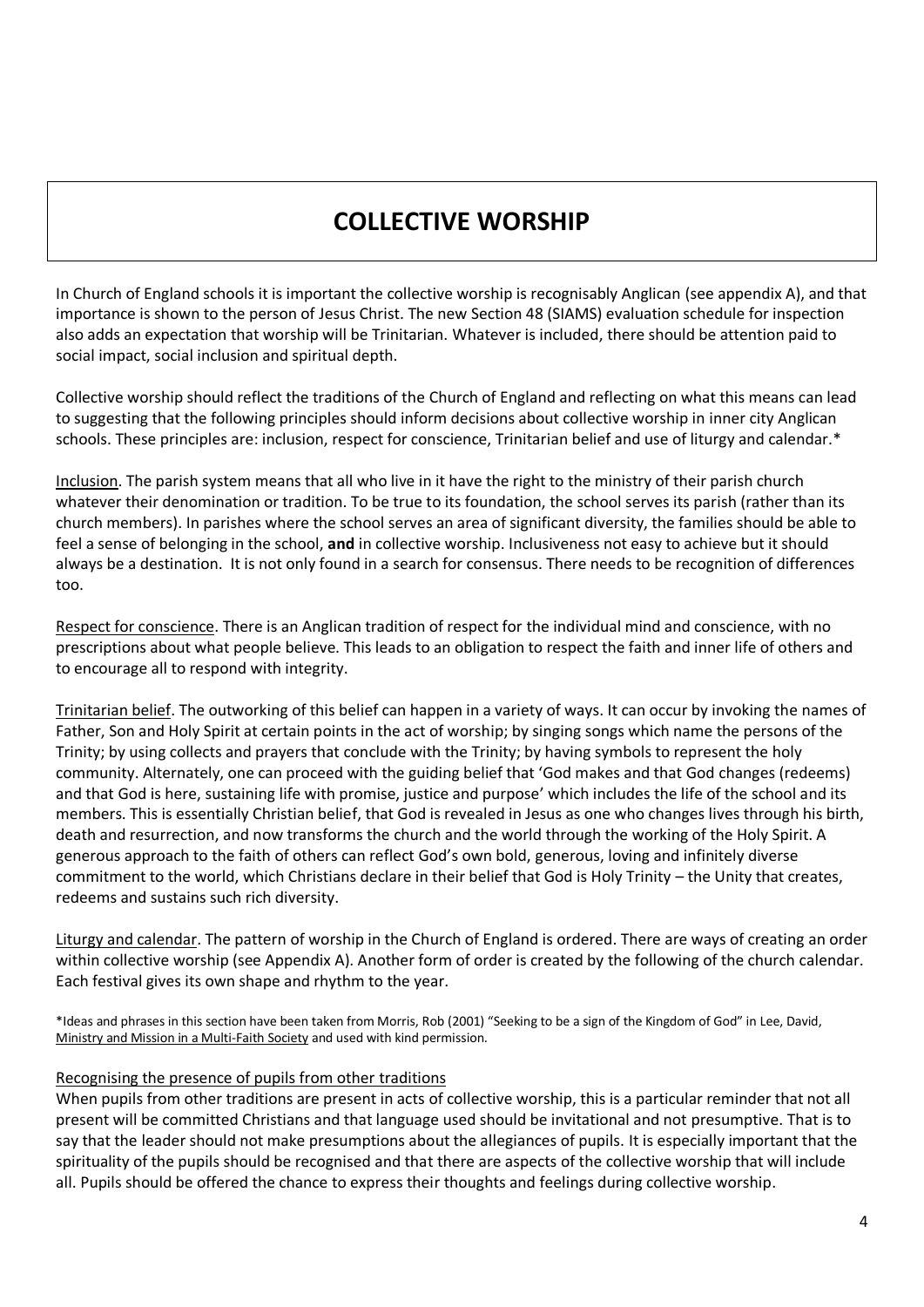With an emphasis upon inclusion, in an act of collective worship to celebrate the beginning of Advent, pupils in school **A** with origins in different countries shared information about preparation for Christmas in those countries.

One year, when Lent and Ramadan overlapped, Muslim pupils in school **B** were invited to tell the rest of the school about why they were fasting and what they were choosing to fast from. This gave a new perspective on the keeping of Lent for Christians.

## Religious material from other traditions

As long as the framework of the collective worship is obviously Christian, the atmosphere and spiritual content can be enhanced by referring to material from other world faiths. It is very important to emphasise the value and beauty of diversity, identify the faith being acknowledged and make explicit references to it, for example, "This is a story that is important to Sikhs". Or it is possible to use a Biblical story that has expression in the Qur'an, for example that of Noah, and explain that this is how Muslims tell this story, using 'Prophet Isa' to refer to Jesus. (See appendix B for examples of other biblical prophets who are revered in Islam). In a context of plurality it is extremely important to introduce beliefs with a phrase that clearly connects them to the tradition: "This is what Christians believe about Jesus…"

When using material from any tradition, with which pupils are not so familiar, it is helpful to think that they can be "eavesdropping" on a different way of talking about things. Pupils may, at different times, be eavesdropping on use of the Qur'an or Hadith in worship, or words from the Guru Granth or the Jewish *siddur.*

## Use of songs

Depending on the relationships developed with families and religious communities served by the school, there may be perfect ease about the pupils singing songs and hymns with overtly Christian lyrics. This may have the introduction: "This is a song that Christians like to sing about God/to God".

At school **C,** pupils from many different faiths join in readily with songs with deeply devotional lyrics. At school **D**, songs recognising the person of Jesus are only used at Christmas and Easter. At other times of the year, it is more common for collective worship leaders to choose songs which are addressed to God and which name him as Lord, as these are seen to be more inclusive.

## Prayer

Leaders should use prayer (or a quiet moment for reflection) in a way that does not compromise the integrity of pupils or staff but encourages everyone to take part. Some ways of introducing prayer are as follows: *Let's be still and quiet now / Time to pray or think / Please listen carefully while I say / read a prayer ….* Thought should also be given to how to end this time as well. It is possible to say at the start…. "*If you agree with the prayer you might want to say, 'Amen'."* Some schools have pupil prayer leaders who sometimes lead a prayer in home language from their own faith tradition.

At school **E**, where there are small numbers of pupils from other faith traditions, collective worship is overtly Christian, and these pupils join in with the rest of the pupils for some of the times, participate as observers for part of the time, but take opportunities to pray in their own way at prayer times. Pupils are taught the words and meanings of key Christian prayers in religious education and Collective Worship, but they are not recited by the school body.

At school **F**, where there are pupils from many faiths and none, collective worship is overtly Christian and Christian prayers are recited while pupils from different faiths are present. Similarly, prayers from different traditions are led by pupils from each faith whilst the other pupils are present. Each pupil, therefore, has the chance to participate in the tradition which is most familiar whilst witnessing the spirituality of other traditions. At school **G,** with the intention of being inclusive, prayers are concluded with the words, "Loving God, hear our prayers." Pupils are reminded that they can join in with the prayer but, if they feel that the words are not right for them, they can be quiet and considerate so that others can use the time for worship.

Celebration of religious festivals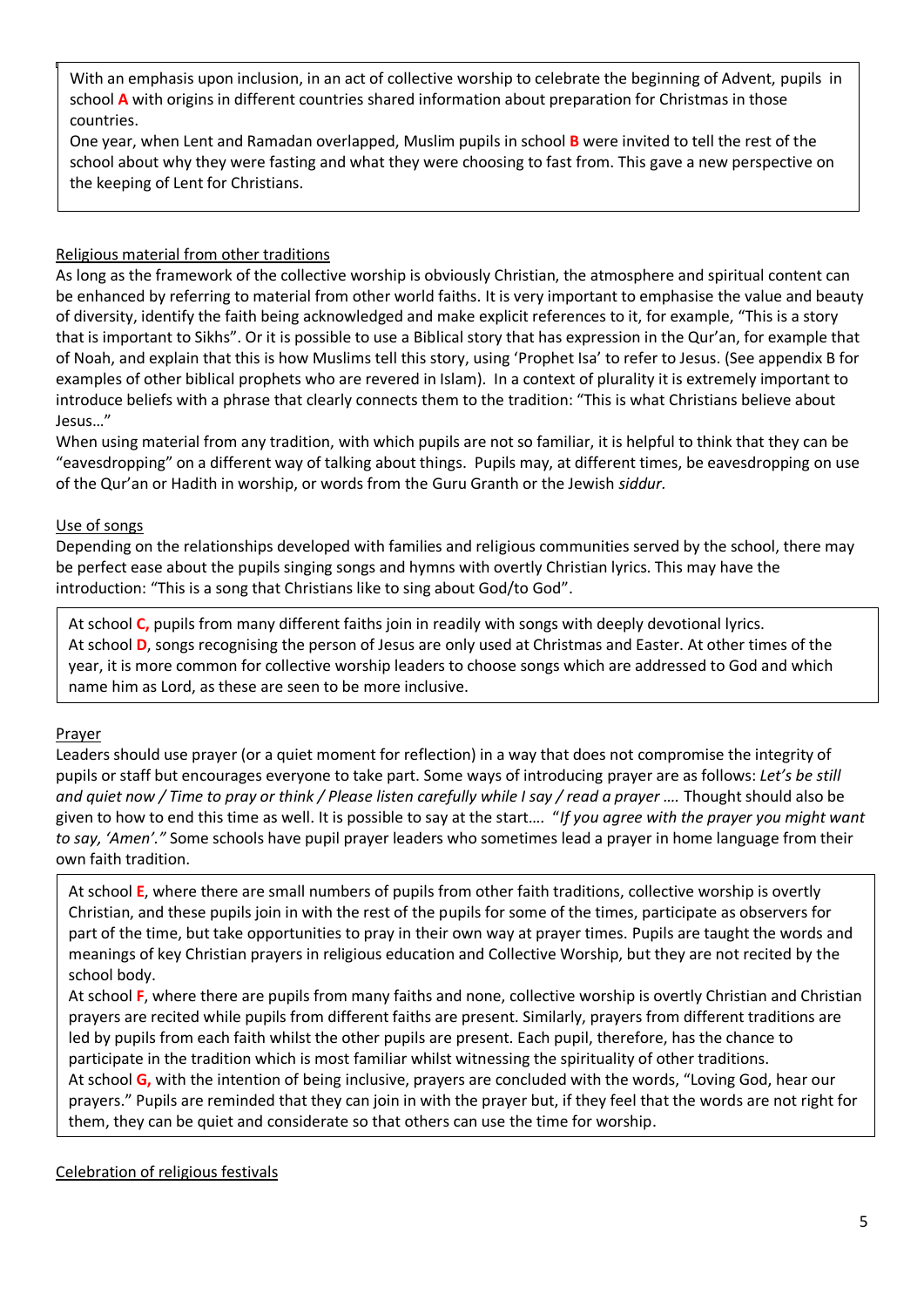Within a Christian framework, there is place for recognising the religious festivals of people within the school community. If relationships of trust are built up between the parents and the school, then there can be a sharing of festival celebrations in the sense of a 'transformative encounter between guest and host'.

At school **H**, recognizing a growing number of Chinese pupils within the school, it seemed important to affirm their presence and identity by having for, one of the weekly themes, a focus upon China and Chinese New Year. It was possible to draw attention to Chinese Christians and a Chinese Christian artist. It was also possible to explore the spiritual dimension of Chinese New Year celebrations, and the opportunity to start afresh, drawing parallels with Christian spiritual practice.

 $\vert$  attend them all. At school **I**, where the school population is predominantly Muslim, just as there are joyous and enthusiastic celebrations of Christmas and Easter, there is a dearly anticipated Eid assembly with elements of worship. Parents

Collective worship in a Church of England school should be led in a way that recognises the primacy of the Christian tradition. An increasing number of school leaders may belong to faiths other than the Christian faith but, on appointment, they will have agreed to support the Christian ethos of the school. Visitors from outside the school are not in this position. They may be invited to lead an assembly or gathering of the school body to speak on a particular issue, but it is less likely that their leading collective worship in the school would be appropriate. The usual safeguarding procedures should be followed. Of course, as has been illustrated earlier, pupils can help to lead aspects of collective worship. See also

A final point from Rob Morris is that worship – even in schools – is a collective activity, rather than just the response of the individual worshipper. Service books used in Anglican worship stress the fact that worship is never a one-way activity. It is God's graceful invitation to us that comes before any response that we make. So collective worship will change, challenge and deepen our relationships with God and with each other.

## Dealing with requests for withdrawal from collective worship

There is a legal right of withdrawal for parents of their children from attending collective worship and it is a statutory obligation of schools to publicise this right in the prospectus. Obviously though, any withdrawals have an impact upon the unity of the school body. School leaders are encouraged to dialogue with any parents wishing to exercise this right in order find a satisfactory solution. Many school leaders in this position seek to find out what concerns the parents have. It is good practice to invite any such parents to attend an act of worship so that they can see for themselves what happens, and what opportunities exist for pupils to respond with integrity. If no way can be found for the pupil to be present during the school's acts of collective worship, then the school has a responsibility for the pupil's safety, but not for the provision of alternate activity.

(for further advice, see Appendix 4 Advice for clergy and visitors leading collective worship in church schools)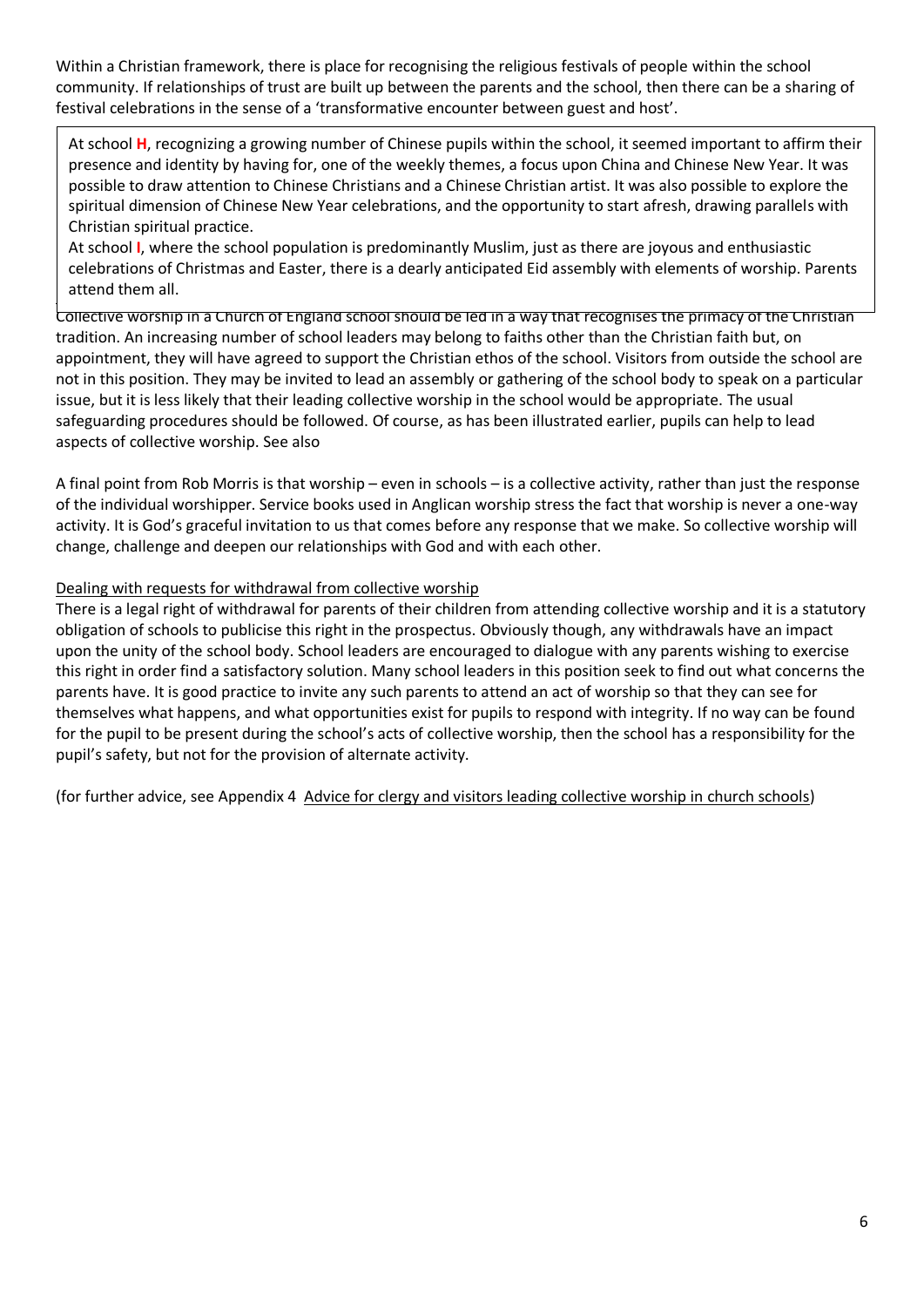## **RELIGIOUS EDUCATION**

## Teaching about Christianity and other world faiths

Whatever syllabus is used by the school (see Legal documents for religious education in church schools and academies: [http://www.cofebirmingham.com/schools/resources/religious-education/\)](http://www.cofebirmingham.com/schools/resources/religious-education/),the place of Christianity is to predominate (with strong consideration given to including some focus on contemporary Judaism as a distinct faith identity – rather than just including some stories from the Old Testament) , but with the guideline that all faiths represented in the school community are acknowledged and validated. It is valuable if emphasis is placed on how we live now together as a nation and pupils' experience of plurality with their surrounding area and wider.

## Nurture of pupils from other faiths

With sensitive teaching in RE, it should be possible for the faith identities of the pupils to be affirmed by including teaching material from, and reference to, their traditions over the teaching programme. By giving all pupils the chance to express their thoughts and feelings in response to the ideas they encounter in RE, they are invited to reflect upon their spirituality (or choices and commitments).

#### Right of withdrawal from religious education

The parent of a pupil at a community, foundation or voluntary school may request that the pupil be excused from all or part of the religious education (RE) provided, and it is a statutory obligation of schools to publicise this right in the prospectus. In documentation and conversation, schools should clearly state the purpose of religious education, and what it is not. School leaders are encouraged to dialogue with any parents wishing to take advantage of this right to find a satisfactory solution. It is helpful if school leaders can listen to the parents' concerns to find out what their fears are. Leaders can remind parents that schools have a responsibility to prepare pupils to live in a diverse society and that religious education plays a great part in this, rather than being an attempt to convert any pupil to any religious tradition, and that it helps pupils to develop religious literacy, as well as giving a particular place in the curriculum to investigating the spiritual dimension to life: or that which is of enduring worth and beyond the material. They can show them the long term plans for the subject for their children and answer questions on any part of it. Parents could be invited to attend an RE lesson in the school (in a class that does not include their child). If parents still wish to withdraw their children, then the school has the responsibility to supervise them but not to set alternate work, and certainly not to provide additional work from other curriculum areas. Parents can arrange for the pupils to undertake religious education of their choosing during this time.

#### Visits to places of worship

Many parents are content for pupils to learn about the religious faiths of others within the confines of the classroom, but are less confident about their children attending places of worship that are unfamiliar to them. Parents have the right to withdraw from such visits as they do from any aspect of the religious education curriculum, (see below), however, it is better if the parents can be encouraged to enter into dialogue with the headteacher so that their fears about what might happen can be explored. The headteacher can reaffirm the educational purpose of the visit, and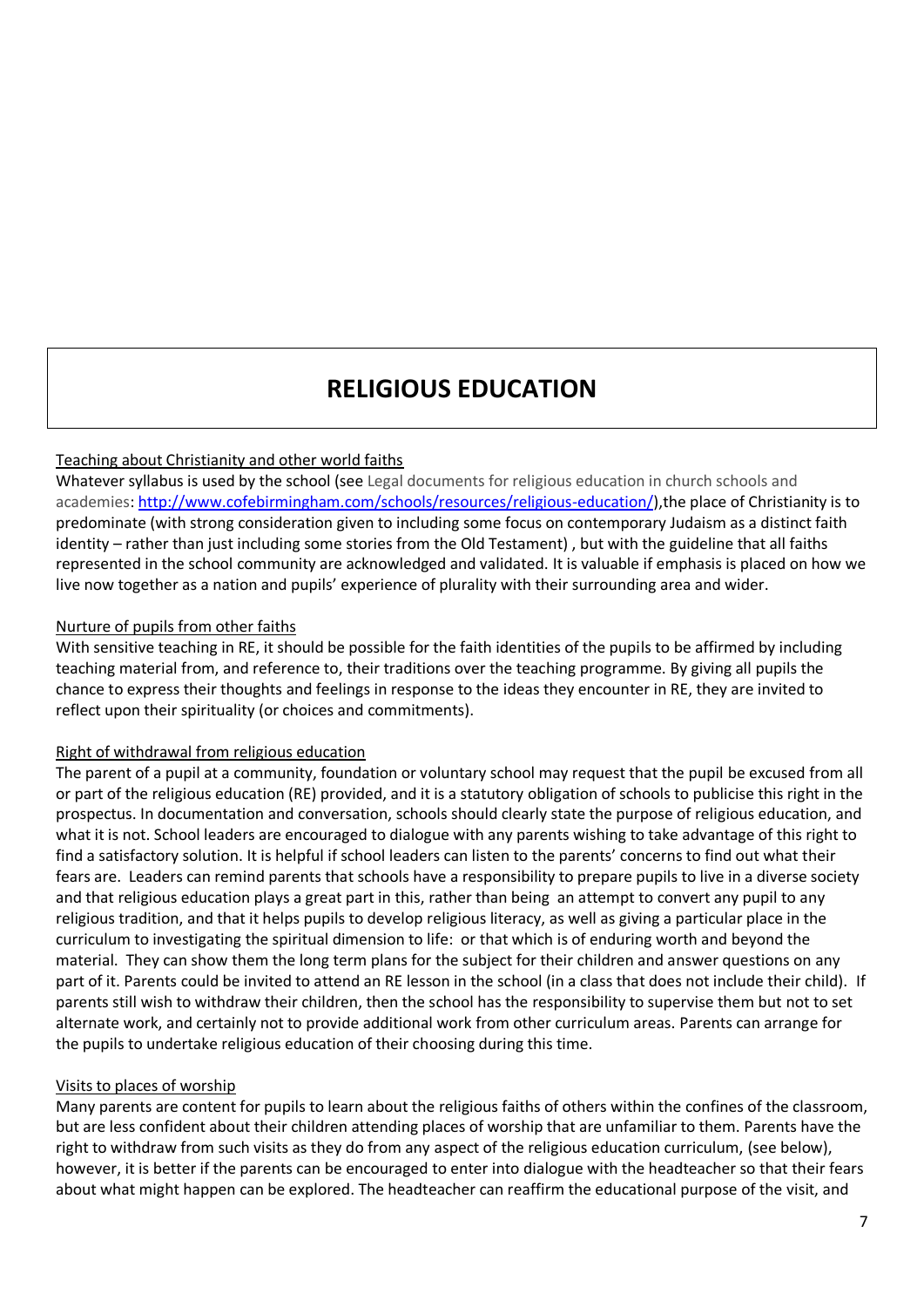invite parents to attend to see for themselves. After the visit has taken place, it is a good idea for the school to create a publically visible display of images from the visit with comments from the pupils about their responses to the visit.

At the beginning of the year, school **J** sends out a general letter seeking parental permission for trips that will take place for which no voluntary contribution will be asked. These include trips to places of worship. There have been no parental objections to visits taking place.

School **K** invites any parents who are able, to attend visits to places of worship. Parents speak warmly about what they have learned through their positive encounters.

## **OTHER MATTERS AFFECTED BY RELIGIOUS PRACTICE IN SCHOOL**

In addressing each of these matters it is important to reflect upon the Christian underpinning of the school and consider which Christian values are influencing the school's response.

## **Dress** – (including the wearing of particular symbols of faith)

It is useful to be explicit about any dress code in the school admissions policy as well as in the prospectus, so that everyone knows in advance what is expected and permitted and include an explanation. When talking about issues of dress, school leaders might put an emphasis upon the concept of modesty as Christian virtue. Dress can often be a matter of personal taste, as well as of religious preference for some, so there must be good communication with a spirit of love, especially across faiths.

## Staff

It is important that clothes worn are appropriate to the nature of duties and responsibilities of the job. It is helpful if school leaders can develop a dress code to which members of the Senior Leadership team can make reference, and which encourages members of staff to consider the significance of the statement that their choice of clothing makes to others. Such a dress code should take into account sensitively ethnic and religious dress requirements.

## Pupils

Similarly, pupils can be permitted to express their religious identity through their uniform, as part of the school's welcome. Most schools have uniforms which can afford some flexibility to additional garments, usually within the school colour scheme. This can include the Sikh '*patka*'. Whilst the option may be given for girls to wear trousers or hijabs, pupils from the same faith group should not feel compelled to follow this practice, just because others do. If parents wish their daughters to cover their hair, it is possible for the *hijab* to be closely tied for safety in technology and physical education lessons. It would be unusual for a Church of England primary school to agree to requests for niqabs to be worn, for practical and educational reasons.

Other items of religious identity can be permitted as long as they do not contravene health and safety guidance.

The *kirpan* can be allowed to be worn in schools in compliance with the following guidelines:

- It is restricted to pupils who have gone through the *Amrit Pahul* ceremony;
- The *kirpan* will be sheathed and secured, in line with religious requirements
- The sheathed *kirpan* will not be displayed openly and will be worn under clothing to ensure the highest possible safety at all times;
- During physical education, sports and recreational activities, the *kirpan* be kept under clothing or carried in a secure pocket in shorts or swimming shorts etc. so that it is not visible and other pupils have no access to it;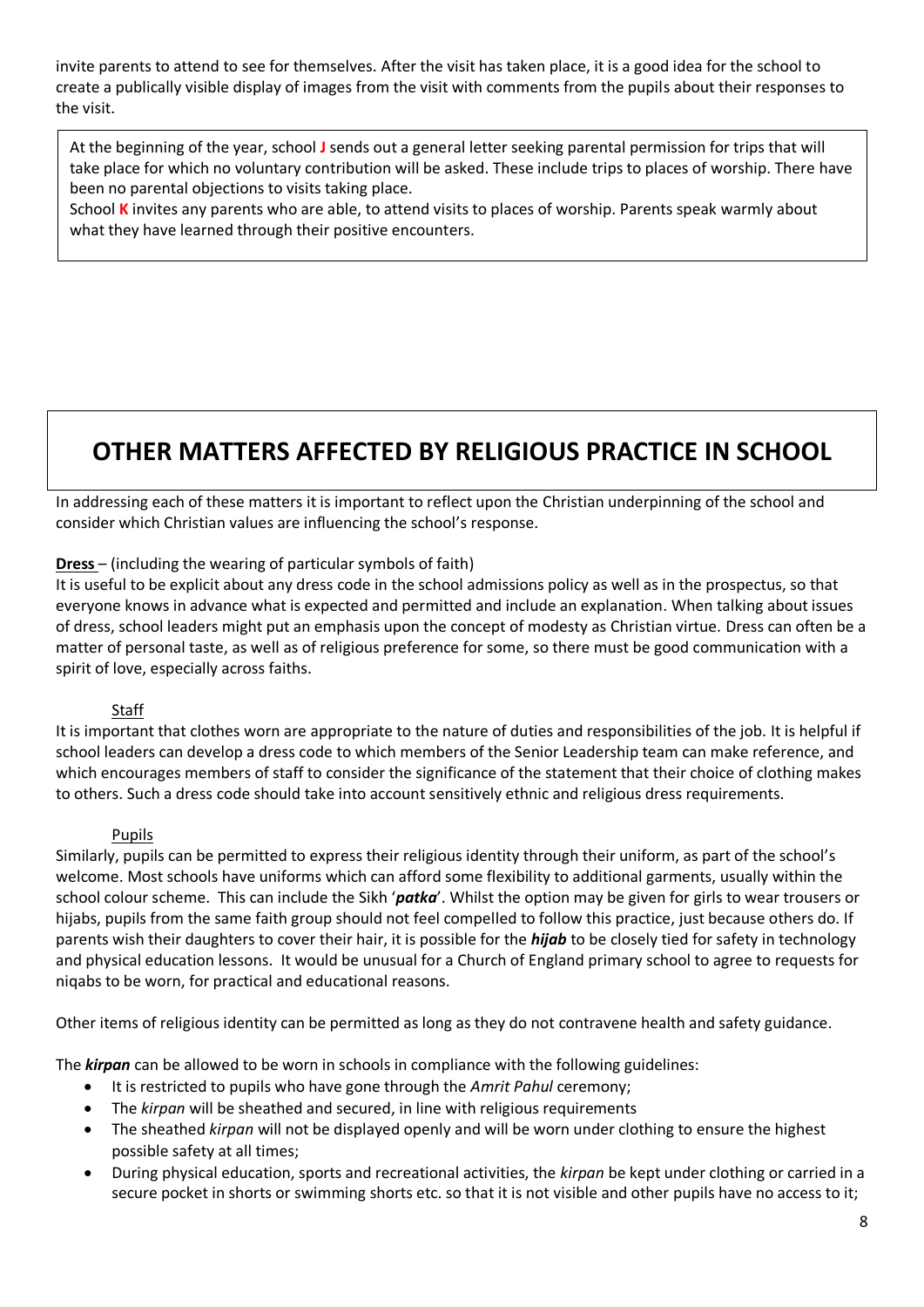• On no account, will the *kirpan* be drawn while the young person is in school, on a school trip or on school transport.

Where agreement has been reached with the pupil, parent and local Sikh representatives, any transgression should be dealt with seriously under the school's or academy's policies for behaviour management and discipline.

## PE and swimming

Clearly it is for the Governing Body and staff of the school to decide on these issues, but here are suggestions: Following a principle of modesty requires segregated changing areas. This is easier to arrange for secondary schools. In primary schools there are various options that can be adopted, such as: boys and girls changing consecutively, rather than simultaneously; girls and boys changing in different rooms; using screens to divide the room.

Swimming can pose similar issues; some schools rota PE and swimming generally into separate activities for girls and boys which is good practice encourages more enthusiastic engagement, especially at secondary level. This is not always possible at primary level, but separate changing facilities for swimming should be an easier matter to arrange.

It is possible for the Sikh *kara* or steel bracelet to be covered with a wristband whilst swimming. Sikh boys who have undergone a ceremony of commitment (*Amrit Pahul* ceremony) may wish to cover their long hair/patka/turban with a cap.

## **Food**

## Served in school

For religious adherents, it is the provision of meat that provokes the greatest controversy. Many schools ensure that all pupils can eat school lunch by always providing a vegetarian option. Schools may choose to offer halal meat as an option, if the facilities allow it. When it is served, it should be labelled. It would rarely be the case that a church school would offer solely halal meat. Is it a Christian value that pupils should be offered meat that is religiously acceptable, or is it just important to ensure that all pupils have the opportunity to eat a nourishing midday meal?

Wishing to ensure that all pupils could eat meat at lunch time, school **L** adopted the principle of hospitality and offered halal meat on certain days of the week.

## Fasting

As a spiritual discipline, fasting has a place in many religious traditions, including the Christian tradition. This can involve anything from self-denial of luxuries, to just eating bread and water, to abstaining from food altogether. The purpose of fasting in the Christian tradition is to underline one's utter dependence on God by finding in him a source of sustenance beyond food. This is expressed in the CPAS document "Growing Leaders" in this way: "We fast in order to feast on God – and on doing God's will", This thinking can provide the backdrop to our response to requests from Muslim parents for their children to fast – particularly during Ramadan.

Fasting during the month of Ramadan is one of the five pillars of the faith, considered obligatory for all Muslims, male and female, once they attain the age of puberty. However many younger children will begin to fast before this age to progressively get accustomed to the practice. During Ramadan most Muslims are expected to abstain completely from both food and liquid—including water—from dawn until sunset. However the intention behind the fast is not that Muslims are to avoid aspects of everyday life, but rather that they learn to cope under a set of conditions that increase the importance of the spiritual dimension. It should not be forgotten that it is part of the religious discipline of Ramadan that fasting takes place as part of 'business as usual': that it is not intended to take Muslims out of the everyday world, but rather to bring a heightened spiritual awareness into their world. Although it is helpful for schools to make certain allowances and special arrangements (e.g. for prayer) during Ramadan, it is also an opportunity for the whole school to honour spiritual discipline and consider similar examples from other traditions. Families and mosque leaders are often prepared to give formal dispensation at such important times as GCSEs. Primary pupils, as children, are not required to fast during Ramadan. Many children still choose to follow the pattern of the family and so, in consultation with families, older pupils could be allowed to fast during lunchtimes. Beforehand it is useful for the school to send a letter to parents of any pupil who might consider fasting, to invite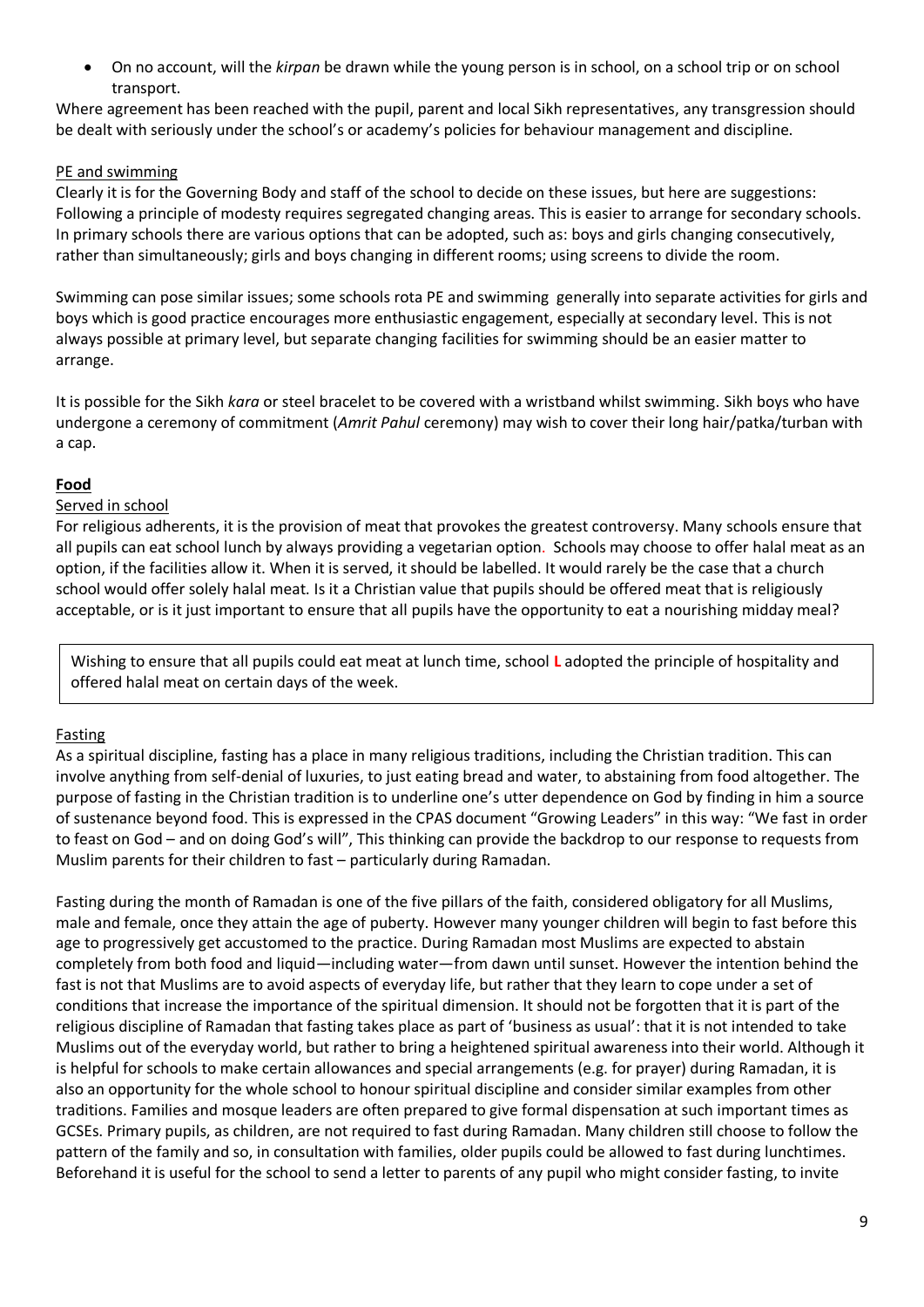them to have a conversation about their child's welfare. During this time, when other pupils are eating, they could be outside with other pupils, or could be allowed to spend time inside supervised by an appropriate adult.

If a school serves a neighbourhood with a particularly large population of Muslim families who attend the school, the leaders might want to consider carefully the timing of school events for parents during Ramadan. For example, it might be difficult for parents to attend parents' consultations or social events held in the evening.

If your school has any additional examples of good practice that ensure that the Christian character is enhanced along with relationships with families then please let us know so that we can add them to examples already given.

## **Appendix A**

## **To show that it is demonstrably Anglican, collective worship in church schools over time should include features listed,** *as appropriate***:**

| Anglican feature                                  | Example of how this might be included                              |  |
|---------------------------------------------------|--------------------------------------------------------------------|--|
| The presence of the Bible - including the ways    | Opened on a table or desk                                          |  |
| that it is seen in worship - as well as being the | Carried into worship by a pupil and laid down or given to another  |  |
| source of stories.                                | pupil or adult                                                     |  |
| Cycle of the Anglican year; Advent, Christmas,    | These aspects of the calendar to be on the list of themes, used to |  |
| Lent, Easter and Pentecost and some saints'       | select content. In addition to patron saints, those included could |  |
| days                                              | involve any used in the school name or in the title of the parish  |  |
|                                                   | church.                                                            |  |
| Liturgical colours - used in worship focus        | Fabrics or items on display are in the colour of the season see    |  |
|                                                   | liturgical colours page (Appendix B)                               |  |
| Focus upon Christian symbols and artefacts,       | At different times, these might include, various crosses, a fish   |  |
| exploring their meaning for Christians            | sign, bread, wine, a chalice and patten, water, scallop shell.     |  |
| Particular prayers and hymns which are, and       | The Lord's prayer; the Grace; certain collects; classic hymns as   |  |
| have been, important in the Anglican tradition    | well as contemporary ones.                                         |  |
| Use of liturgical pattern                         | eg Gathering  Engaging RespondingSending                           |  |
| Liturgical responses for greeting                 | Egs                                                                |  |
|                                                   | 1. Leader: Peace be with you                                       |  |
|                                                   | Response: And also with you                                        |  |
|                                                   | 2. Leader: God is good                                             |  |
|                                                   | Response: All the time                                             |  |
|                                                   | Leader: All the time                                               |  |
|                                                   | Response: God is good                                              |  |
| Liturgical responses for sending                  | Eg                                                                 |  |
|                                                   | Leader: Go in peace                                                |  |
|                                                   | Response: We go in peace                                           |  |
|                                                   | Leader: Go in joy                                                  |  |
|                                                   | Response: We go in joy                                             |  |
|                                                   | Leader: Go in love                                                 |  |
|                                                   | Response: We go in love                                            |  |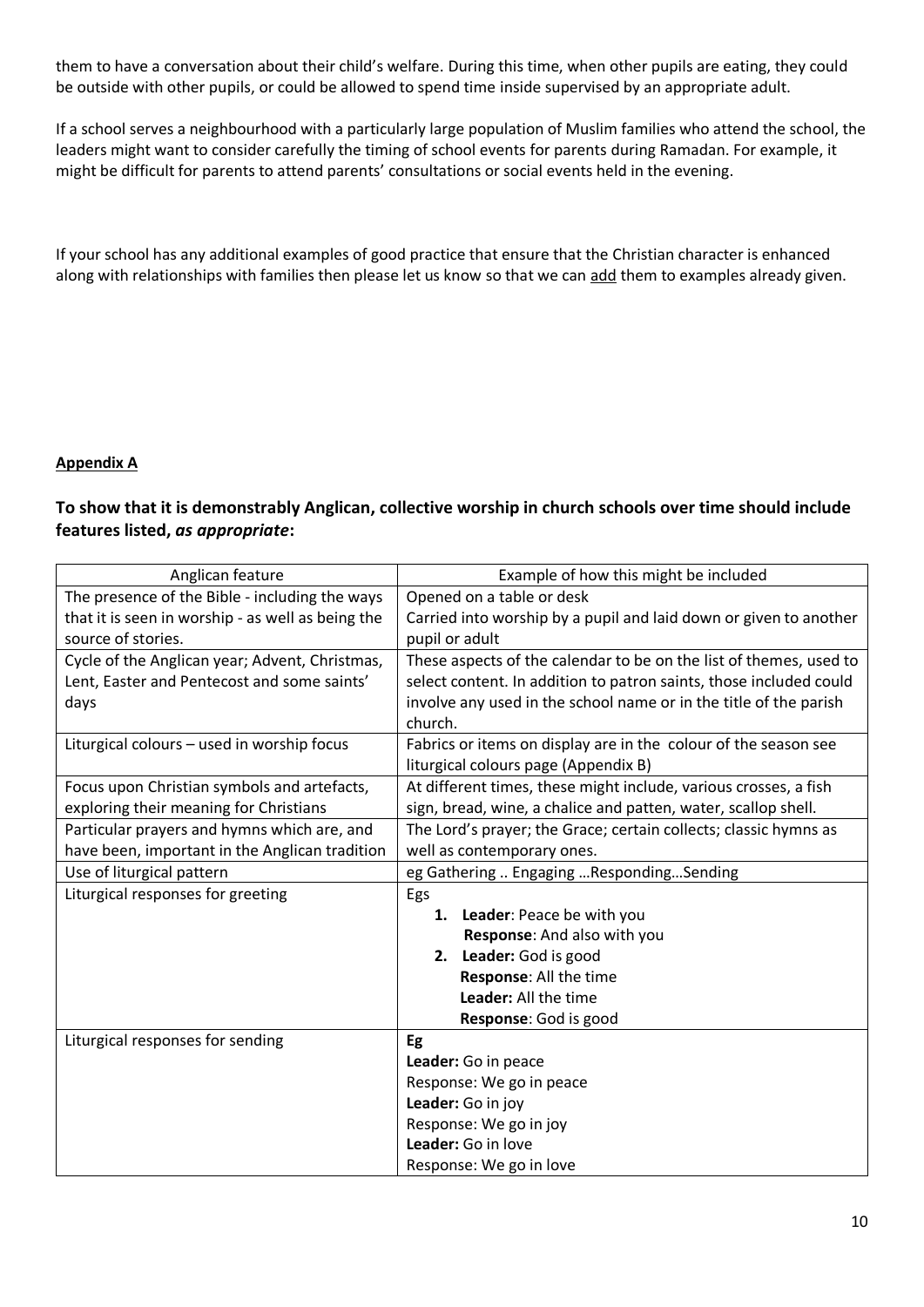| Sharing the Peace                                                                        | Pupils can shake hands with those sitting next to them with the<br>words, "The peace of the Lord be with you". |
|------------------------------------------------------------------------------------------|----------------------------------------------------------------------------------------------------------------|
| Meditation and silence within the context of                                             | Space to meditate or reflect on the focus of the collective                                                    |
| Christian worship                                                                        | worship - and to listen for God.                                                                               |
| Commitment to ecumenism - coming<br>together with those of other Christian<br>traditions | Inviting visitors from other Christian traditions to lead                                                      |
| Commitment to dialogue with those of other                                               | Making reference to other ways of encountering God, and using                                                  |
| faiths                                                                                   | stories and prayers from other traditions, properly                                                            |
|                                                                                          | acknowledged.                                                                                                  |
| For some schools, a Eucharist                                                            |                                                                                                                |

**Appendix B** 

## **Liturgical colours – guidance for use in collective worship**

Liturgical colours are suggested as follows. They are not mandatory and traditional or local use may be followed. In brief, the main liturgical colours are as follows:

**Purple** or **violet -** Purple is seen as a sorrowful colour which is used at the penitential periods of Advent and Lent. At these times people are preparing for the joyful festivals and Christmas and Easter and this should be done through self-examination and thinking on the end times (Advent) or the sufferings and temptation of Christ (Lent). Lent was also the time in the early church when converts undertook a rigorous time of preparation before baptism, or penitents hoped to be forgiven and taken back into the church community.

**White or gold White** – White is the colour of innocence, purity and light. It is a sign of great celebration and thus is used at Christmas, Epiphany, Easter, and from Easter Sunday to Ascension and on Trinity Sunday. Christmas puts emphasis on the human birth of Christ and his appearance to ordinary people, Epiphany reveals Him as Son of God to all nations (the Magi). Easter celebrates the resurrection of Jesus, followed by His Ascension.

**Green** is a symbol of new life and growth so you can expect to see it being used at those times of the year when the emphasis is not upon any particular festival, but upon periods of teaching and spiritual growth. Green will be used from the first Sunday after Epiphany until Lent begins and again from Trinity Sunday until Advent begins.

**Red** is the colour of fire and blood, so it is used at Pentecost (when the Holy Spirit came upon the disciples of Jesus like tongues of fire), as well as on Palm Sunday and during Holy Week. It is also on all Saints Days because many of the early saints shed their blood as martyrs for the faith. These saints are celebrated on the days listed below. If your school is named after any of these saints, you may consider choosing to use a red cloth on that day.

George, Patron of England *(23 April)* Mark the Evangelist *(25 April)* Philip and James, Apostles *(1 May)* Matthias the Apostle *(14 May)* Barnabas the Apostle *(11 June)*

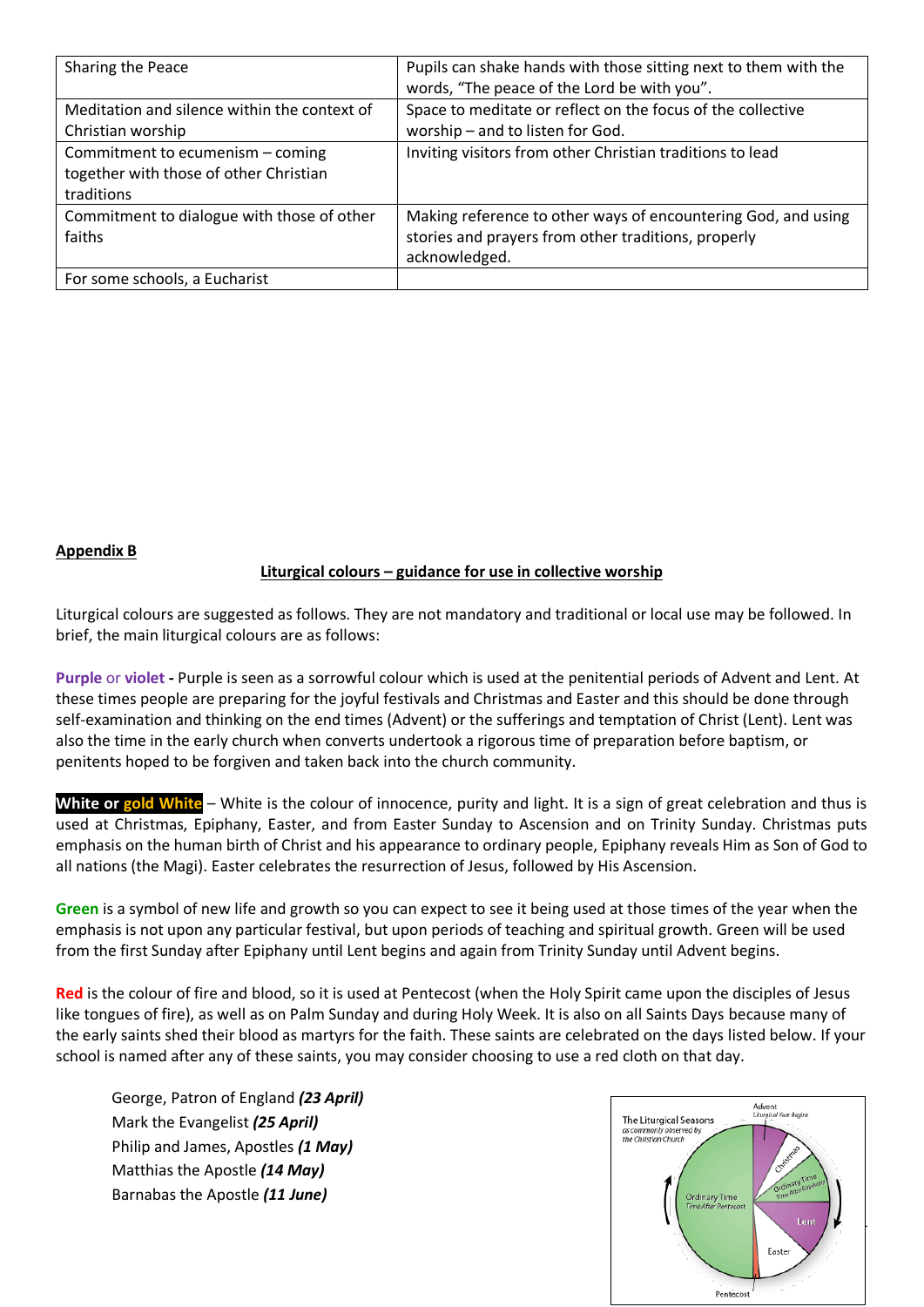Peter and Paul, Apostles *(29 June)* Thomas the Apostle *(3 July)* Matthew, Apostle and Evangelist *(21 September)* Luke the Evangelist *(18 October)* Simon and Jude, Apostles *(28 October)* Andrew the Apostle *(30 November)*

## *Additionally there are saints' days usually falling within school holidays:*

James the Apostle *(25 July)* Bartholomew the Apostle *(24 August)* Stephen, Deacon, First Martyr *(26 December)* John, Apostle and Evangelist *(27 December)*

The liturgical year is a great cycle of remembering, but it is not only the past event which is being celebrated. Every season or festival can affect the way a Christian views the present and eternal hopes for the future.

This advice draws upon *Common Worship: Services and Prayers for the Church of England* 2000 and from The Diocese of El[y http://www.ely.anglican.org/education/schools/collective\\_worship/calendar.html](http://www.ely.anglican.org/education/schools/collective_worship/calendar.html)

#### **Appendix C**

Prophets of Islam also mentioned in the Bible:

| Prophet of Islam                | Characters mentioned in the Bible |
|---------------------------------|-----------------------------------|
| (sometimes spelled differently) |                                   |
| Aadam                           | Adam                              |
| Nuh                             | Noah                              |
| Ibrahim                         | Abraham                           |
| Lut                             | Lot                               |
| Ismail                          | Ishmael                           |
| Ishaq                           | Isaac                             |
| Yaqub                           | Jacob                             |
| Yusuf                           | Joseph                            |
| Ayub                            | Job                               |
| Musa                            | Moses                             |
| Harun                           | Aaron                             |
| Dhul-Kifl                       | Ezekiel                           |
| Dawud                           | David                             |
| Suleiman                        | Solomon                           |
| <b>Ilias</b>                    | Elijah                            |
| Alyasa                          | Elisha                            |
| Yunus                           | Jonah                             |
| Zakariyah                       | Zechariah                         |
| Yahya                           | John                              |
| Prophet Isa                     | Jesus                             |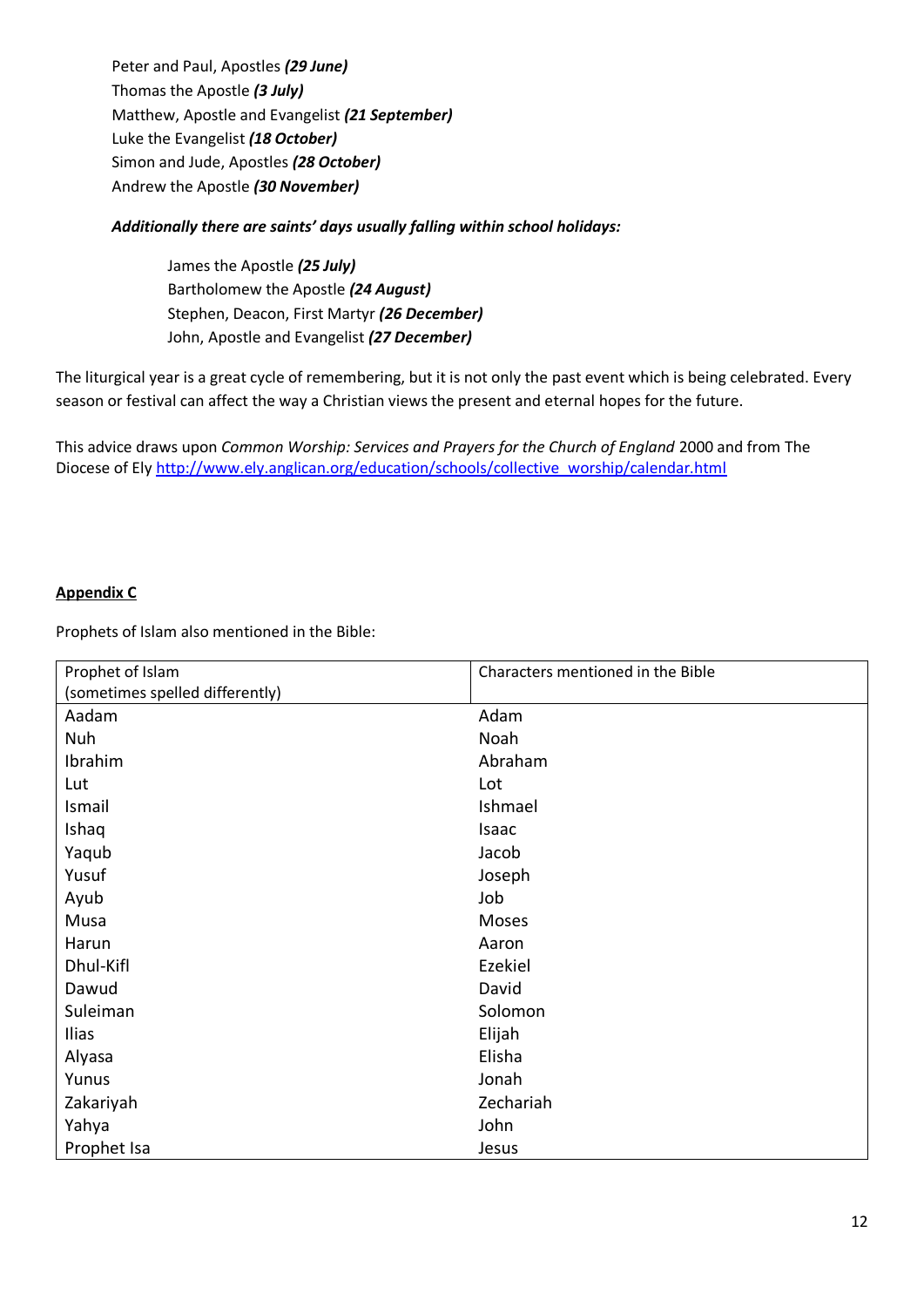There are many other prophets of Islam who have parallels in the Bible, but these prophets are not so well known within Christian circles as the ones listed above.

**Appendix D**



## **Advice for Clergy and Visitors leading Collective Worship in Church Schools**

- 1. As part of preparation for leading worship in a church school, it is essential for there to be a conversation with someone from the school to confirm expectations on both sides. It may be useful for the visitor to see the school's collective worship policy. Visitors are strongly advised to try to visit an act of Collective Worship in the school before leading one. It will provide invaluable information about **the way that the school understands and engages with collective worship** as well as well as clues about behaviour management and practical routines (including what activity takes place once the worship time has ended). It will also enable the gaining of important insights about the pupil population and typical responses to invitations to participate. It provides a chance to discover songs the pupils sing.
- 2. **'Collective' worship is different from 'corporate' worship** in faith communities. In all schools pupils and staff come together from various backgrounds: some Christian, some of different religions and some of none. It is important that the visitor/clergy is aware of make up of the school population before preparing to lead worship.
- 3. In church schools, worship should be Christian but it must **also be suitable for all to be able to participate**, whether actively joining in or listening reflectively. In an act of worship there should be an important idea - simple and clear from which all can learn, whatever the background.
- 4. It is a great privilege for representatives of the Christian community to speak about faith in Collective Worship for all concerned. Pupils can be moved and inspired by hearing from people sharing about the faith that underpins their lives.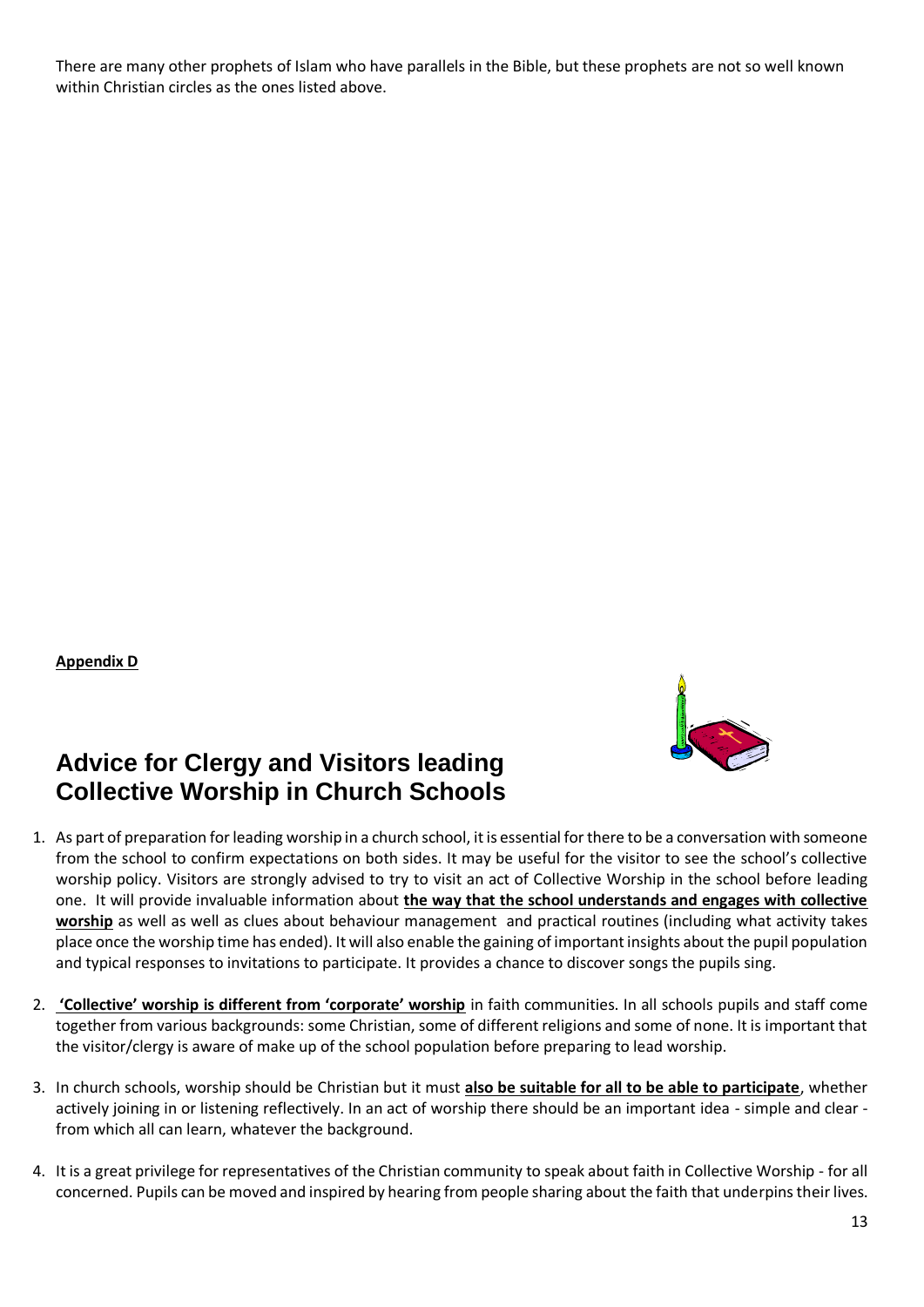**Collective Worship in school is an opportunity to share**, not proselytize, so it is important to remember to say… *Christians believe, The Bible says, In our church, Jesus taught* …This will help everyone know whose ideas are being shared. The presence of a large percentage of children from a faith other than Christianity, in the act of worship, changes the context considerably, and this guidance about identifying the source of the beliefs is particularly pertinent here.

- 5. As there may be number of pupils and staff who either are members of religious communities other than Christian ones, and those who have no religious background, it cannot be assumed that everyone has a great **knowledge of Biblical characters and stories, Jesus, church or different Christian festivals**. This will be **the expertise of the clergy or visitor**, and, as such, is a valuable offering to the school in collective worship.
- 6. It is likely that themes and topics for Collective Worship follow a yearly plan. It is helpful if the clergy or visitor can **make a distinctive Christian contribution to the theme for the day.** Sometimes, however, schools can be flexible and welcome topics that are not part of the plan. It is important for the clergy or visitor to check what and how much is expected.

7. The act of worship in school may follow a basic shape or structure lasting a reasonable time, negotiated with the school:

**Gathering** – maybe music, a candle, a greeting and song led by children or staff,

**Engaging** - it could be a story, demonstration, drama, song, pictures

**Responding\*** - it may be a time for stillness, prayers, an activity, questions and answers or singing

**Sending** – this could a blessing or a focused question before the school is dismissed by children or staff. Clergy or visitors should check beforehand which parts of the act of collective worship they will be planning and leading.

\* Sometimes pupils might want to explore ideas about faith further, but this is better done with a trusted adult in school.

- 8. In preparation and delivery, clergy or visitors should try to **bear the following in mind**:
	- the youngest children *what is there for them to look at and enjoy?*
	- size of visual aids -– *will all be able to see?*
	- careful preparation of questions to be asked of children during the act of worship *what kind of answers are anticipated? If these are not forthcoming, can the question be rephrased?*
	- how to handle inappropriate response *small children always put their hands up even if what they have to say is not pertinent to your theme!*
	- time is limited!

and remember not to:

- use sexist, racist or homophobic language
- speak disparagingly or inaccurately of other faiths
- put pupils on the spot and insist that they own their beliefs *it will make everyone feel uncomfortable and thus destroy the atmosphere of the collective worship*
- 9. Having **pupil volunteers** can really add a sense of familiarity and anticipation to the act of worship. Staff can be asked to help with selecting pupils for this purpose.

10.**Prayer** is a very important part of collective worship in the church school, and care needs to be given to the way that it is used, and how people are invited to participate. The clergy or visitor should use prayer (or a quiet moment for reflection) in a way that does not compromise the integrity of pupils or staff but encourages everyone to take part. Some ways of introducing it are as follows: *Let's be still and quiet now / Time to pray or think / Please listen carefully while I say / read a prayer ….* Thought should also be given to how to end this time as well. It is possible to say at the start…. "*If you agree with the prayer you might want to say, 'Amen'."* Helping the pupils gain a broader understanding of different ways in which Christians may pray may be another gift offered by the visitor e.g. sung